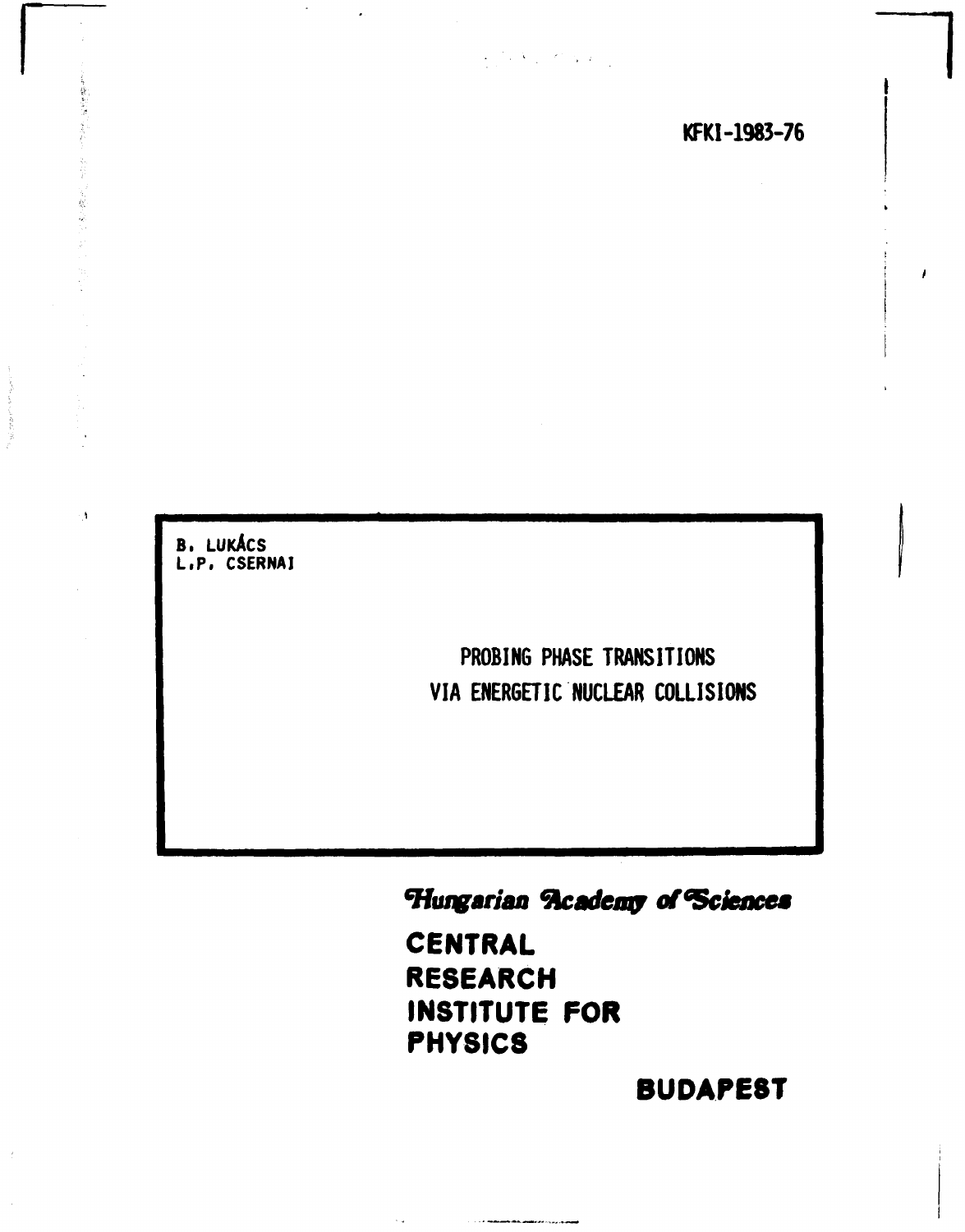**KFKI-1983-76** 

# PROBING PHASE TRANSITIONS VIA ENERGETIC NUCLEAR COLLISIONS

 $\mathcal{L}$ 

 $\sim$ 

 $\sim$   $\bullet$  .

B. LUKÁCS, L.P. CSERNAI

Central Research Institute for Physics<br>H-1525 Budapest 114, P.O.B. 49, Hungary

HU ISSN 0368 5330<br>*ISBN 963 372 117 2* 

المستعملين والمناد

 $\sim$   $\sigma$   $_{\rm N}$  .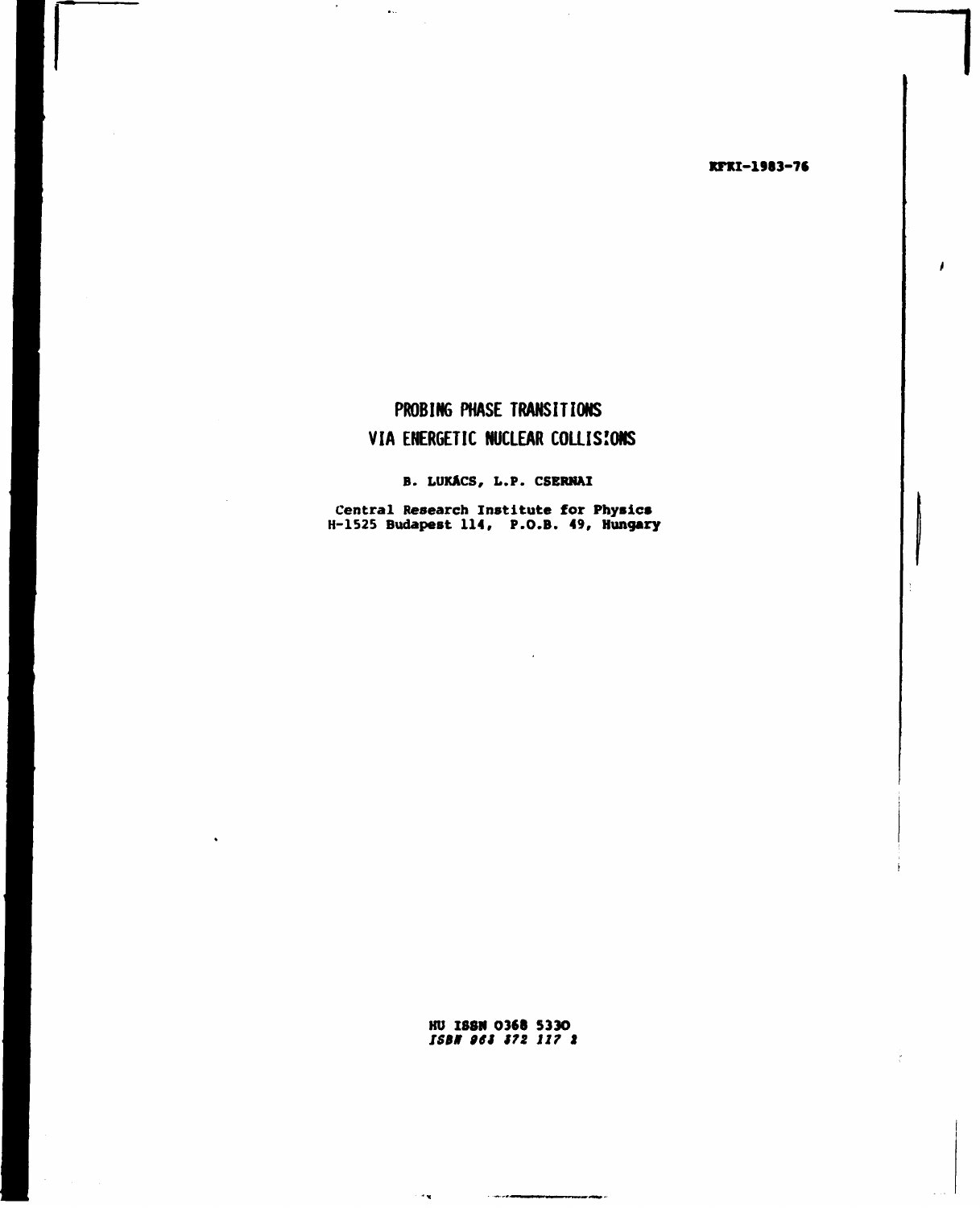## **ABSTR/CT**

**•Yhe possible effects of the nucleon-quark phase transition on the**  dynamics of heavy ion collisions are discussed. It is shown that the form tion of the quark phase can be expected at recent experiments. Nevertheless, the compressibility of the two-phase mixture remains relatively low, thus the quark phase remains limited in both space and time, and the observables **are not strongly affected.** 

#### **АННОТАЦИЯ**

Рассматривается возможное влияние фазового перехода нуклонов в кварки на динамику столкновения тяжелых ионов. Показывается, что при настоящих энергиях ожидается формирование кварковой фазы. Однако, смесь двух фаз является сравнительно твердой, поэтому кварковая фаза остается ограниченной и в пространстве и во времени, и наблюдаемые величины значительно не изменяются.

#### **KIVONAT**

**Megvizsgáljuk a kvark-nukleon fázisátmenet lehetséges hatásait a nehézionütközések dinamikájára. Megmutatjuk, hogy a kvarkfázis kialakulása várható**  a jelenleg elérhető energiákon. Mindazonáltal a két fázis keverékének komp**resszibilitása viszonylag alacsony marad, Így a kvarkfázis térben is, id6ben**  is korlátozott marad, és a megfigyelhető mennyiségek nem változnak lényegesen.

 $\sim$   $\sim$   $\alpha$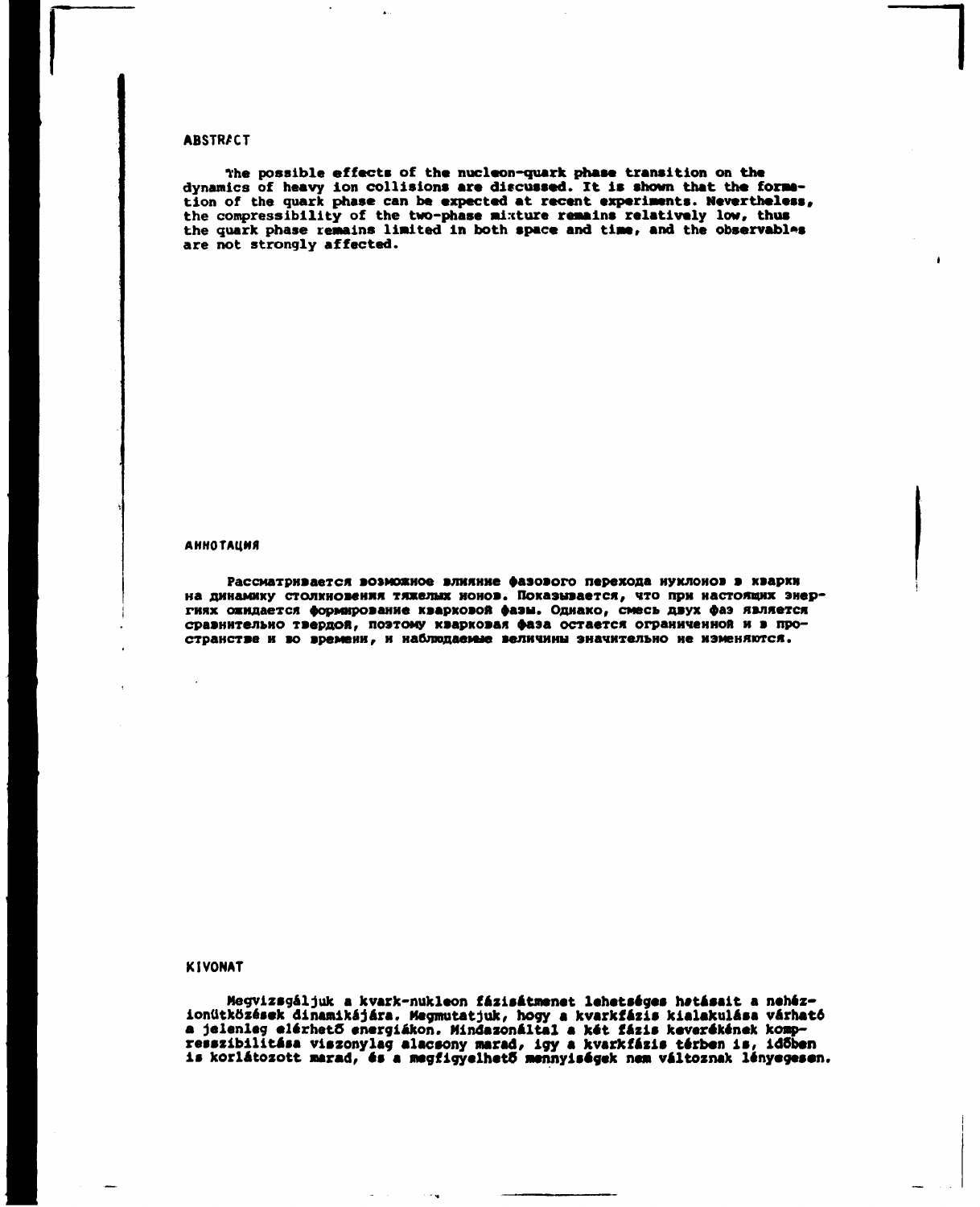#### **1. INTRODUCTION**

**Although the quark hypothesis has been proven very efficient for explain» lng various experimental facts about the elementary particles and their in**teractions, it is some kind of frustration that free quarks have not been **observed, so one has to devoid the most direct proof. Of course, the total confinement is concordant with the Quantum Chromodynamics, nevertheless it would be slightly strange to tell that the absence of observed free quarks is an evidence for the QCD.** 

**Nevertheless, if the confinement is full, one simply cannot obtain the most direct evidence. However, there is the next best possibility: to observe a (confinei) quark plasma. If it contains a sufficient number of quarks, then these quarxs are approximately free within, and the distinctive features of the quarks can clearly manifest themselves. Thus it is promising to look for situations in which a quark plasma can exist. However, as far as we know, such a plasma is not stable under usual circumstances; high densities and/or temperatures are needed.** 

**The opinions in the literature are not fully concordant about the necess**ary circumstances. For example, Gyulassy estimates that some 2 GeV/fm<sup>3</sup> energy **density would be needed, and he thinks that for U+u collisions cca. 10O**  GeV/nucleon beam energy would be sufficient [1]. On the other hand, thermodynamical calculations yield some 5-7 n<sub>o</sub> for the (lower) transition density **at T • О [2], [3], with a serious decrease at higher temperatures. This density is high enough, but not inaccessiblei** *1:* **two-fluid calculation of Amsden**  et al. 234 MeV maximal temperature and **by n<sub>o</sub> maximal density was obtained** for 2.1 GeV/nucleon beam energy [4]. According to Ref. 3 at  $T = 200$  MeV the transitions begins at 3-4 n<sub>o</sub>, while in one version of Chin's calculation [2] **the lower transition density is even 0 above T - 190 MeV.** 

**While the first estimation is too high for the present heavy Ion experiments, and then only cosmic ray observations would be hopeful (with poorer i tatistics), in the second case we would be near to the production of the plasma in the recent experiments, in fact, combining the results of Refs. 4**  and 2 or 3, one gets that the transition should start in the 2.1 GeV experi**ments in the very center of the compressed nuclear matter, and should continue for at least l.io"<sup>2</sup> <sup>3</sup>**  *m.* 

Here the differences between the predictions have been slightly exagger**ated, because it is explicitely stated in Kef. 1 that the transition may**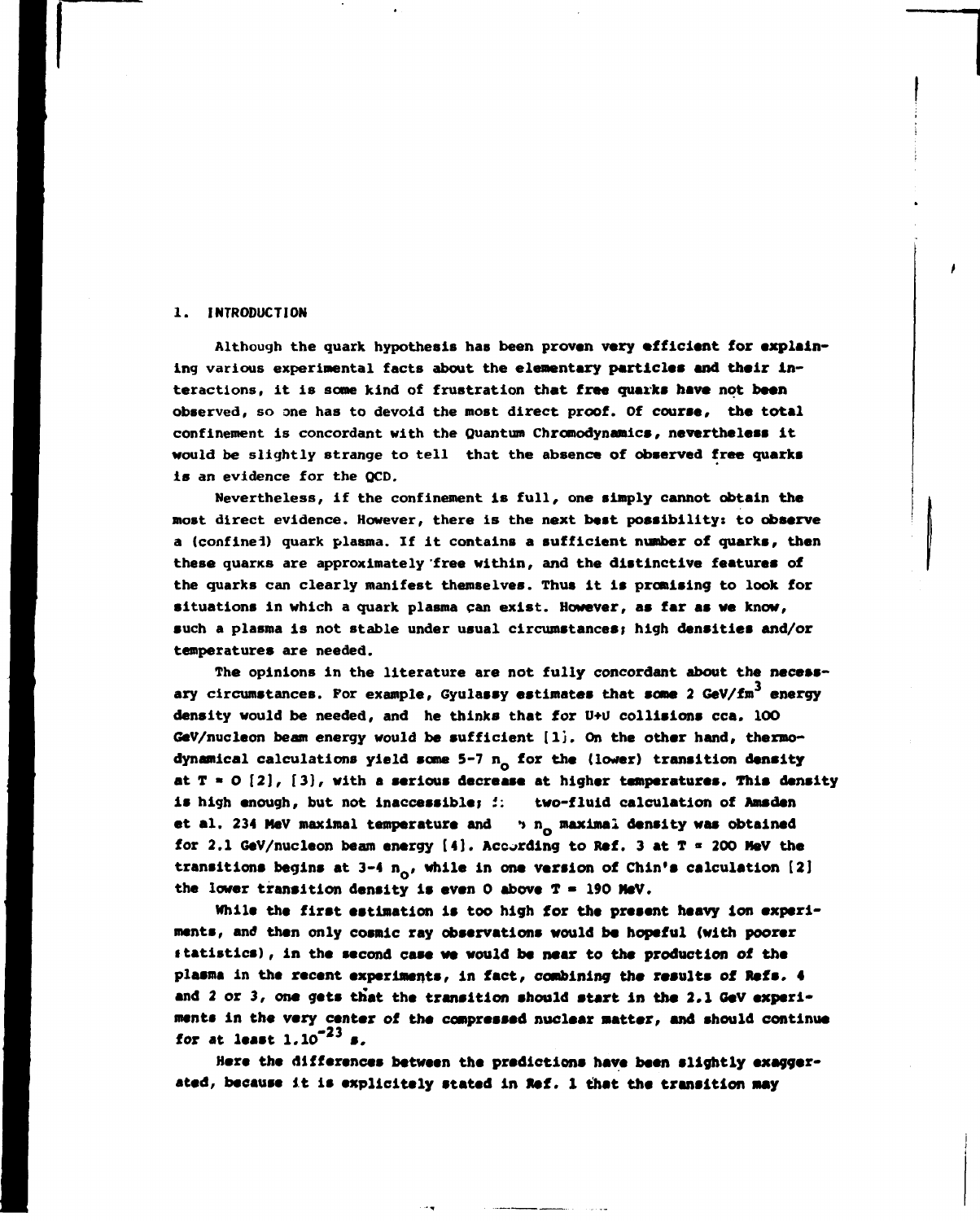happen below 2 GeV/fm<sup>3</sup> energy density, and this value belongs to temperatures **where the plasma is already similar to an ideal gas. Nevertheless, there remains the fact that it would be difficult to decide if one can expect phase transition in recent experiments or not, and in the best case these energies would be only just enough.** 

**There is nc clear evidence for phase transition in the experiments (see Ref. 5), and there are only awkward signals in cosmic ray observations [1], (61 at 4-5 TeV/nucleon. It is not obvious that there would be any contradiction between these negative facts and the more optimistic estimations. E.g. the strange particle production from the plaana has to be preceeded by formation**  of ss pairs, and this needs some  $2.10^{-23}$  s  $[7]$ . Another dubious point is **whether the phase transition can be finished. Namely, it seems that the phase transition is of first order [3], thus there is a density gap between the**  phases (some 9-10  $n_{\alpha}$  at  $T = 0$ ). Between the lower and upper transition densi**ties the matter is a mixture of the two phases, so the system may spend a considerable part of the whole reaction time in the mixture stage where the thermodynamical (and thus also the hydrodynamical) behaviour of the matter Is more complicated than before or after the transition. Thus this stage of the evolution needs special attention in the present situation, when the possible beam energies are in a delicate region.** 

**In this paper we want to discuss the thermodynamical behaviour in the two-phase region. In Sect. 2 we present the conditions for a stable equilibrium in Sect. 3 an explicit way is given for calculating the thermodynamical data during the transition. Sect. 4 discusses some consequences of the finite characteristic time of the interaction, while in Sect. 5 we investigate the possibility of some hydrodynamical instabilities. Finally, in Sect. 6 the compressibility of the mixture is calculated.** 

## **2. PHASE TRANSITION AND PHASE EQUILIBRIUM IN HEAVY ION COLLISION**

There are at least two phase transitions which may lie in the experi**mentally accessible range, namely the plon condensation [8], [9], and the transition into free quarks. The questions arlset can we use the continuum approach here, and if so how should we use it?** 

**In principle, the first question cannot be answered within the continuum description. Nevertheless, one can list some essential assumptions which are used in the formulation of this approach. First, the characteristic data should be continuous functions of the space coordinates. This assumption may or may**  not be true even for one phase. Second, the near-equilibrium thermodynamics **should be applicable for the system. Let us detail this condition.** 

**We assume that the full thermodynamical information is given, I.e. we know the actual values of the independent extensive densities (or the conjugate intensives), and the form of the corresponding potential (e.g. we know the function of the energy density versus particle and entropy densities n, s)** 

**- 2 -**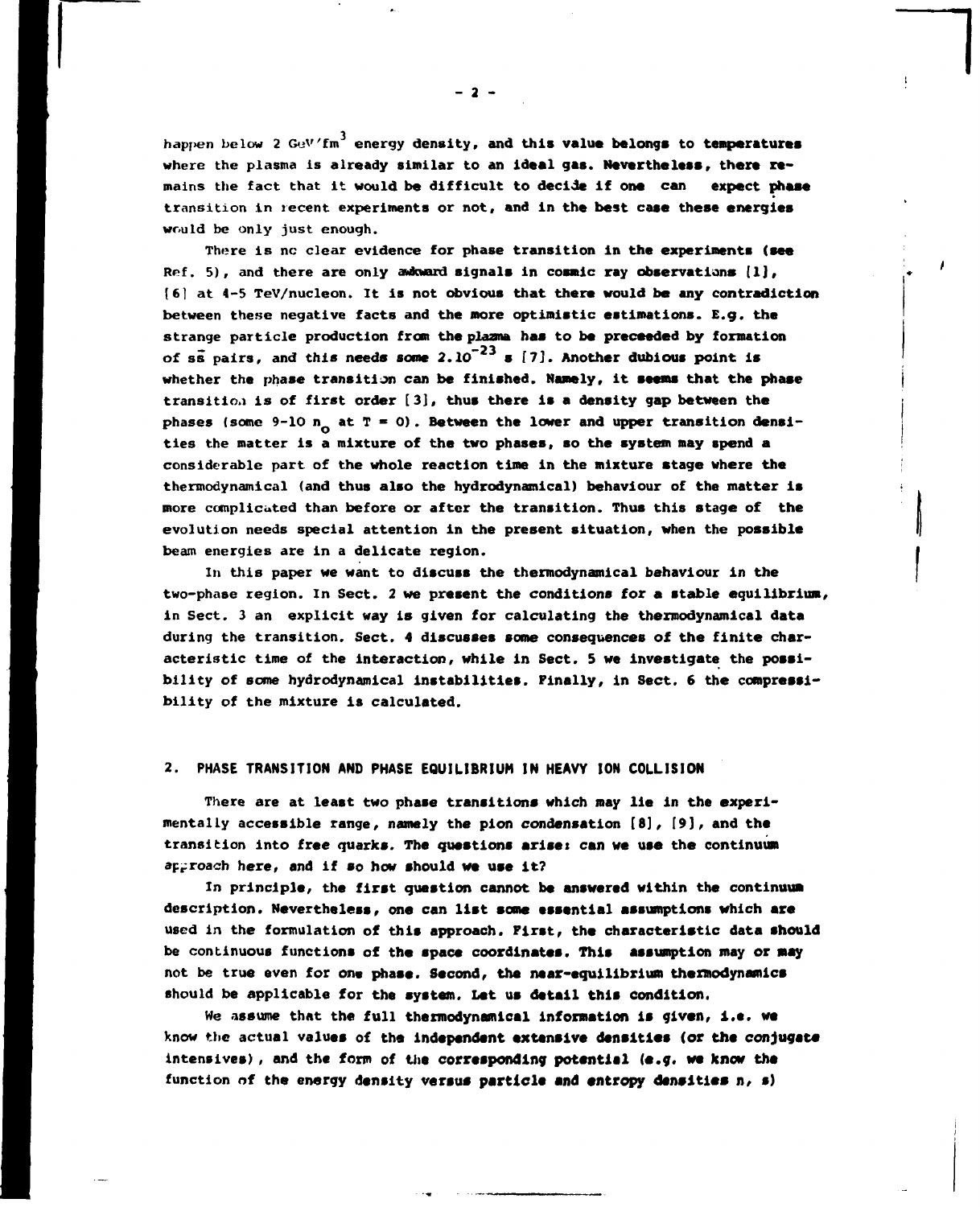$$
T(s,n) = \frac{\partial \rho}{\partial s}
$$
  

$$
\mu(s,n) = \frac{\partial \rho}{\partial n}
$$
  

$$
p(s,n) = s \frac{\partial \rho}{\partial s} + n \frac{\partial \rho}{\partial n} - \rho
$$
 (2.1)

**However, these relations are obtained from the assumption that the energy is**  also an extensive quantity, i.e. it is additive for the subsystems [10]. This **is true in equilibrium, if there are no volume forces, but may not be true e.g. far from the equilibrium.** 

**The estimations yield that a collision satisfies the near-equilibrium conditions below 500 MeV/nucleon [11]. Nevertheless, if the equilibrium is unstable, the system cannot remain in it. In this case even the data (n,e) begin to rapidly vary, or the energy distribution of the particles essentially differs from the thermal one. In both cases the thermodynamical approach has left its grounds.** 

**Generally if the specific data of the two phases differ, i.e. the phase transition is of first order (which is probably not the situation for pion condensation [9]), the equation.of state has a region in which the equilibrium is not stable, i.e. where the matrix** 

$$
M_{ik} = \frac{\partial^2 \rho(\xi_i)}{\partial \xi_i \partial \xi_k}
$$
 (2.2)

(where  $\xi_A$  stands for the independent extensive densities) is not positive **definite [10]. So generally the thermodynamical description with the original equation of state is not self-consistent during the phase transition. Of course, we do not state that the performed calculations give necessarily wrong results in this region, however the relevance of the results becomes awkward.** 

**There is a process, which, if it happens, eliminates this problem, namely the formation of coexisting phases. For the sake of simplicity, let us first**  investigate the special case  $s = 0$  ( $T = 0$ ). Then the only stability condition **is** 

$$
\rho_{r_{\rm nn}} = \mu_{r_{\rm n}} > 0. \tag{2.3}
$$

If this condition is not fulfilled between some  $n_1$  and  $n_2$ 

$$
\rho_{r_{nn}}(n_1) = \rho_{r_{nn}}(n_2) = 0 > \rho_{r_{nn}}(n_1 < n < n_2)
$$
 (2.4)

then  $\mu$  and p have local maxima at  $n_1$  and local minima at  $n_2$ . So there are **values** of  $\mu$  and similarly of p belonging to two different densities  $n_2 < n_1$  $n_4$   $>$   $n_2$  **;** and there is such a pair  $(n_3, n_4)$  for which both  $p(n_3) = p(n_4)$  and **u(n<sup>3</sup> )\*p(n<sup>4</sup> ). These two densities represent two phases in equilibrium. Zf n is slowy increasing and the fluctuations are sufficiently large, then reaching**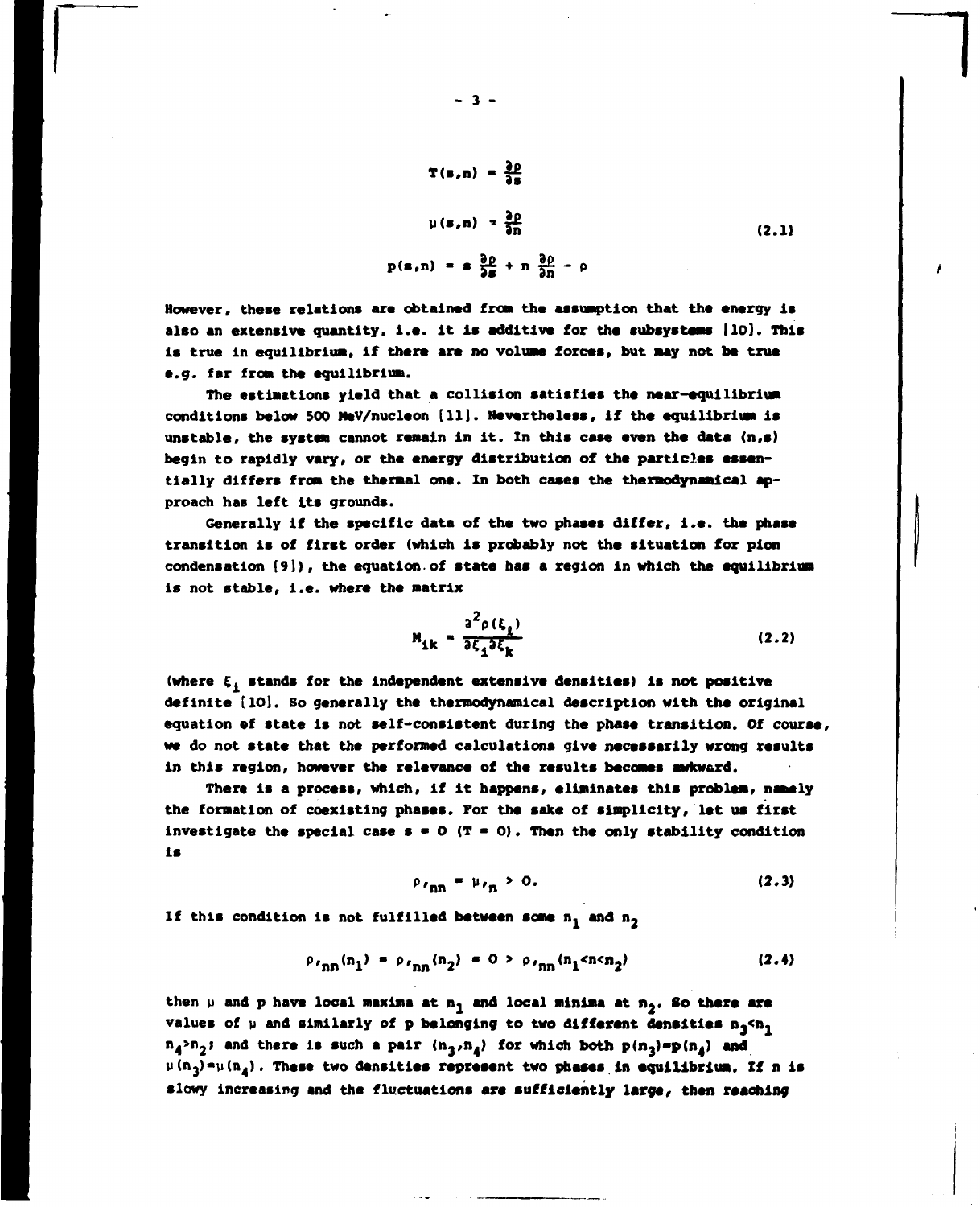$n_1$  the phase with  $n_4$ , existed as a fluctuation, does not vanish, and with increasing density the relative weight of this second phase is increasing. Finally at n<sub>a</sub> the first phase vanishes. The interactions quaranteeing the equilibrium of the phases are **the same as those ensuring the equilibrium**  within one phase. In this process the matter **escaped the unstable state** between n<sub>1</sub> and n<sub>2</sub>. Similarly, for T#O during the transition in each volume element the local state is **a** mixture **of two stable phases characterized by**   $(n_1, s_1)$  and  $(n_2, s_2)$  so that

$$
T(n_1, s_1) = T(n_2, s_2)
$$
  
\n
$$
\mu(n_1, s_1) = \mu(n_2, s_2)
$$
  
\n
$$
p(n_1, s_1) = p(n_2, s_2)
$$
 (2.5)

where the actual forms of the functions  $T, \mu$  and p are determined by the equation of state. Since (2.5) yields three equations for four quantities, the coexisting phases are point pairs on a line  $\varphi(n,s) = 0$  of the  $(n,s)$  plane. The interior of this curve does not represent really **existing state, but the**  average data of the mixture. The transition starts **when the state reaches the**  boundary line, and ends when it leaves *(Fig. 1).* 



*Fig. i. The tuo-phaee region on the (n,\$) (particle dimity, entropy annuity) plane. The coexisting phaeee are on the full line. The points uithin the tuo-phaee region represent mixtures of etatee on the borderline. The dashed line indioates the evolution of a eye tern during oompreeaion.* 

- 4 -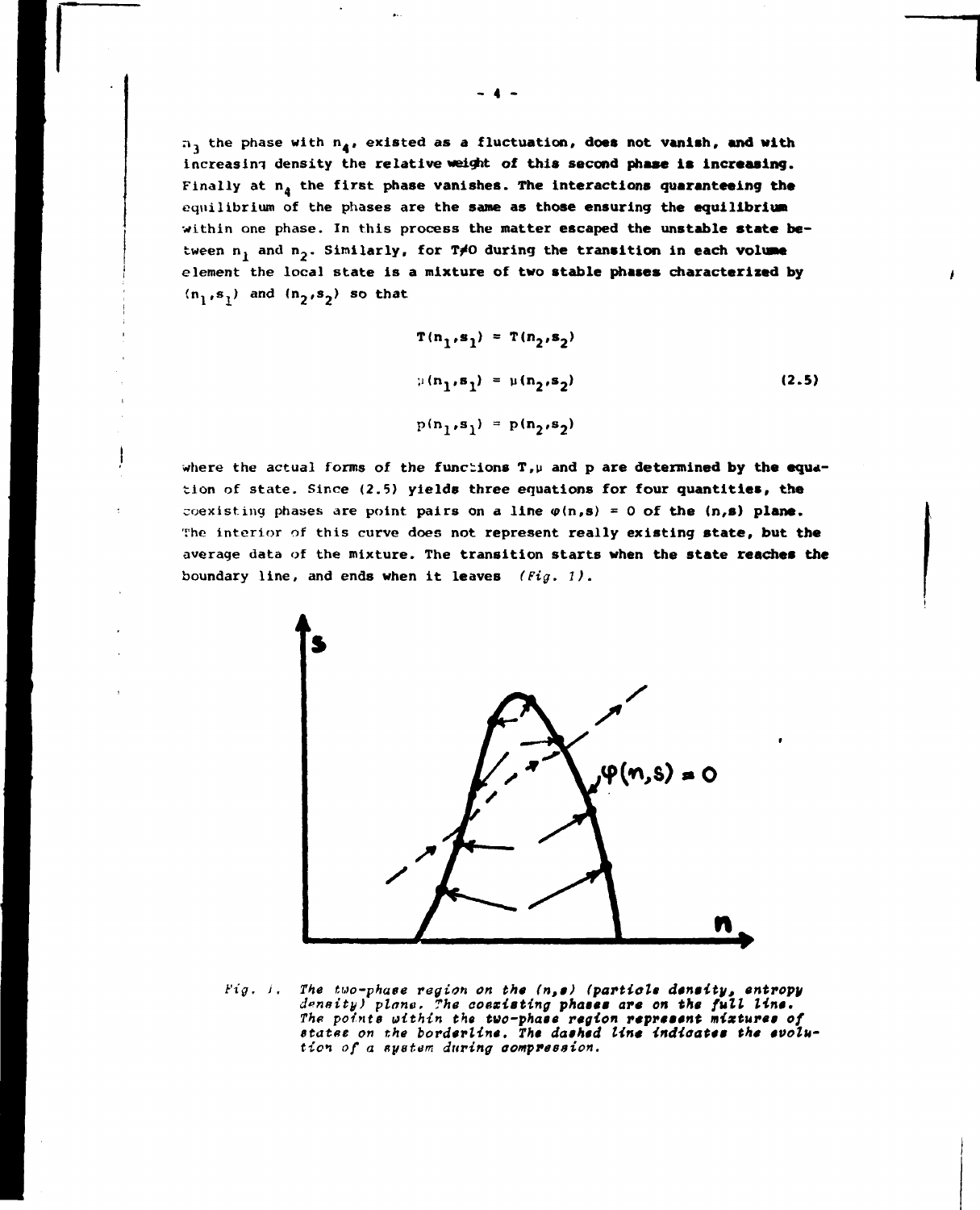**The hydrodynamieal equations of motion and the continuity aquation describe the behaviour of -the average data. For any extensive density the average value has the form** 

$$
\xi = q\xi_1 + (1 - q)\xi_2.
$$
 (2.6a)

**Being n an extensive density, it has the same form, whence q can be expressed <sup>a</sup> <sup>s</sup> n,-n** 

$$
q = \frac{n_2 - n_1}{n_2 - n_1}
$$
 (2.6b)

**Of course, the (2.1) relations are not valid for the averages. One way to calculate a hydrodynamical process through phase transition is to evaluate all thermodynamical quantities in advance for all (n,s) pairs inside the phase transition region [12].** 

**Now we show, how a phase transition can be directly incorporated into the hydrodynamical calculations.** 

# **3. AN EXPLICIT WAY TO CALCULATE THE DYNAMICS OF A FIRST ORDER PHASE TRANSITION**

**Consider a non-perfect 'e.g. viscous) fluid as a model for the nuclear matter during and after the collision. There are five hydrodynamical equations**  for  $n, \rho$  and  $u^1$  [4], [13], [14] of which three are the equations of motion for **the three independent components of the velocity; these three will not be discussed here. The remaining two yieldt** 

$$
\dot{n} + nu^T_{\dot{r}} = 0 \tag{3.1}
$$

$$
\rho + (\rho + p) u^T_{1T} = \Sigma = n \left(\frac{n}{n}\right)^2 \tag{3.2}
$$

where  $\mathbf{r} = \mathbf{u}^T \mathbf{a}_{\mathbf{v}}$ ,  $\mathbf{r}$  denotes the energy production of the irreversible processes, and u<sup>i</sup> is the four-velocity.

**For one single phase, p is to be taken from eq. (2.1) and then (3.2) gives** 

 $T(s + su^2_{r} = \sum$  (3.3)

**(see Appendix).** 

For two phases, the equations are the simplest by using n and T as **variables. Then the proper thermodynsmical potential is the free energy density f, and, instead of eqs. (2.1) we have [13]**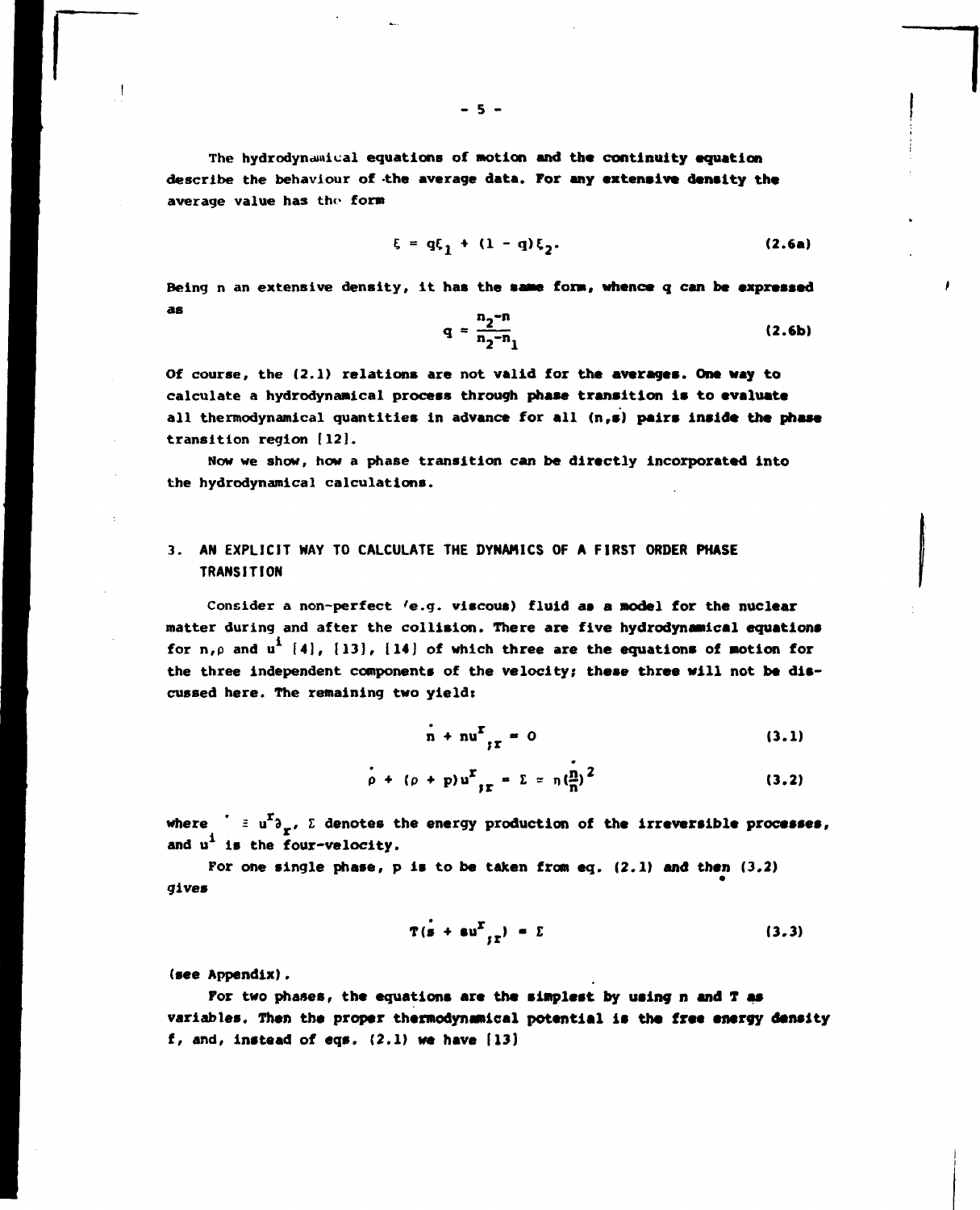$$
B = -\frac{\partial f}{\partial T}
$$
  
\n
$$
\mu = \frac{\partial f}{\partial n}
$$
  
\n
$$
p = n\frac{\partial f}{\partial n} - f
$$
  
\n
$$
\rho = f - T\frac{\partial f}{\partial n}
$$
  
\n(3.4)

Now the energy density of the mixture is composed as

$$
\rho = \frac{1}{n_1 - n_2} \left\{ (n_2 - n) \rho(n_1, T) + (n - n_1) \rho(n_2, T) \right\} \tag{3.5}
$$

being T the same for both phases. Substituting this form into eq. (3.2) one gets

$$
\rho(n_1, n_1, n_2, T) - (\rho + p) \frac{n}{n} = \Sigma
$$
 (3.6)

where p, being the same for both phases, can be calculated from eq. (3.4) for any phase.

Then eqs.  $(2.5)$ ,  $(3.1)$  and  $(3.6)$  yield four equations for the four quantities n,  $n_1$ ,  $n_2$  and T. In order to get explicite equations for  $n_A$  and T we take the time derivatives of eqs. (2.5) and perform the derivation in (3.6). The result is as follows:

$$
\underline{\kappa} \underline{\xi} = \underline{\kappa}; \quad \xi \equiv (n_1, n_2, T) \tag{3.7}
$$

where

$$
K = \begin{bmatrix} (n_2-n) \delta_1 & (n-n_1) \delta_2 - (n_2-n_1) [ (n_2-n) \gamma_1 + (n-n_1) \gamma_2 ] \\ a_1 & -a_2 & \delta_1 - \delta_2 \\ n_1 a_1 & -n_2 a_2 & s_1 - s_2 + n_1 \beta_1 - n_2 \beta_2 \end{bmatrix}
$$
  

$$
\underline{v} = \begin{bmatrix} (n_2-n_1)^2 T^{-1} L + n^{-1} (n_2-n_1) (n_2 s_1 - n_1 s_2) n \\ 0 & 0 \\ 0 & 0 \end{bmatrix}
$$
 (3.8)

$$
\beta = f_{nT}
$$
  

$$
\gamma = f_{nT}
$$
  

$$
\delta_A = s_1 - s_2 + (n_1 - n_2) \delta_A
$$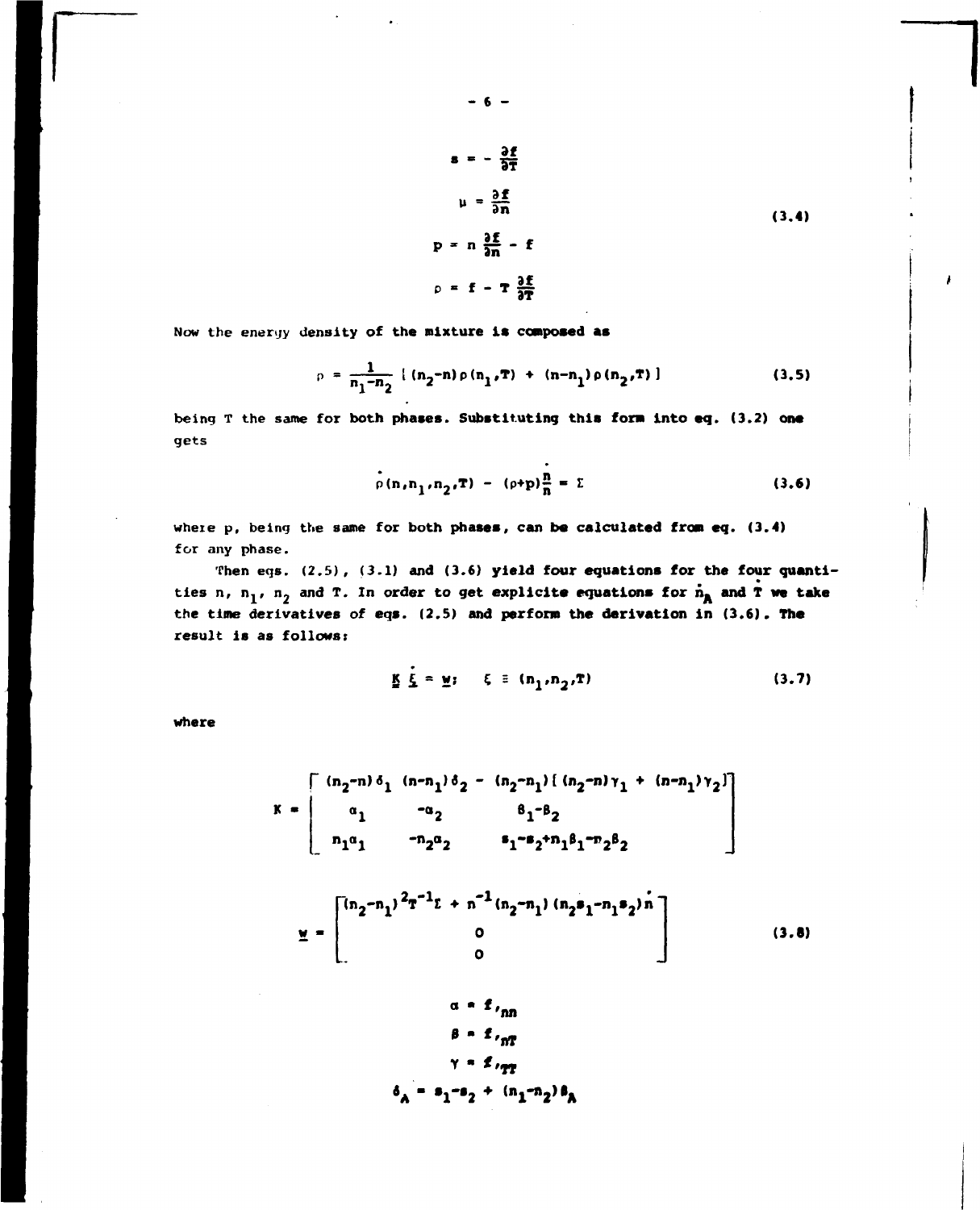**Thus the evolution of the conetitutente of the mixture la determined by A, which is given by the velocity field through eq. (3.1). If we wanted to calculate the hydrodynamical behaviour too, the velocity could be calculated from the ignored components of the energy-momentum balance equation.** 

**As we have seen, the transition starts at a curve** 

$$
\varphi(n,T) = 0 \tag{3.9}
$$

**Thus one should start with the one-phase equations (3.1), (3.3); at the curve (3.9) switch over to (3.7-8), and when n~n2» take the one-phase equations again.** 

#### **4. ALTERNATIVE PATHS OF THE PHASE TRANSITION**

**In the proceeding section we showed that the phase transition through coexisting phases removes the thermodynamlcal instability from the path of the system. The only necessary condition is that the "nuclei of condensation" of the second phase be present due to fluctuations when the system arrives at the region of coexisting phases. This condition is fulfilled if the fluctuations are sufficiently large or if the thermodynamical state changes sufficiently slowly.** 

**The estimated fluctuation of an arbitrary thermcdynamJcal quantity of a one component matter is given by the well known thermodynamical formula [10] in the variables n,s as** 

$$
\frac{7\Delta x T^2}{x^2} = \frac{R\rho_{\text{sg}}}{x^2\Delta x} \frac{1}{\rho_{\text{sg}}}\left(\text{Det}^{-1}(\underline{y})\left(x_{\eta}\rho_{\text{sg}} - x_{\text{sg}}\rho_{\text{sg}}\right)^2 + x^2_{\text{sg}}\right) \qquad (4.1)
$$

where ΔN is the number of the particles in the investigated cell and **H** is the **matrix defined by eq. (2.2). It can be seen that the fluctuations become**  infinitely large if either  $ρ$ , *eg* or Det (**M**<sub>2</sub>) vanishes, i.e. when the matrix **M**<sub>2</sub> **loses its positive deflniteness, at the boundary of the unstable region. Of course, there the first order formula breaks down. Nevertheless, the formula qualitatively shows that there the fluctuations are great in the system.** 

**Consider an equation of state with an unstable region. First one can**  calculate  $\overline{(\Delta X)}^2$  (X = n, s or  $\rho$ ) on the phase transition line  $\varphi(s,n) = 0$ . From **the details of the interactions the condition can be determined that the fluctuations be sufficiently large for the formation of the second phase, so there will be Intervals on the phase transition lino where this criterion is fulfilled (at high temperatures or entropies, near to the top of the curve if it has a top) and there will be sections where it is not fulfilled (et low temperatures). If the system reaches the curve in the first interval» the phase transition will take place In the way described in the preceedlng sections. Otherwise the system may cross the phase transition line • in a one phese state. Can it follow an unstable path?** 

 $-7 -$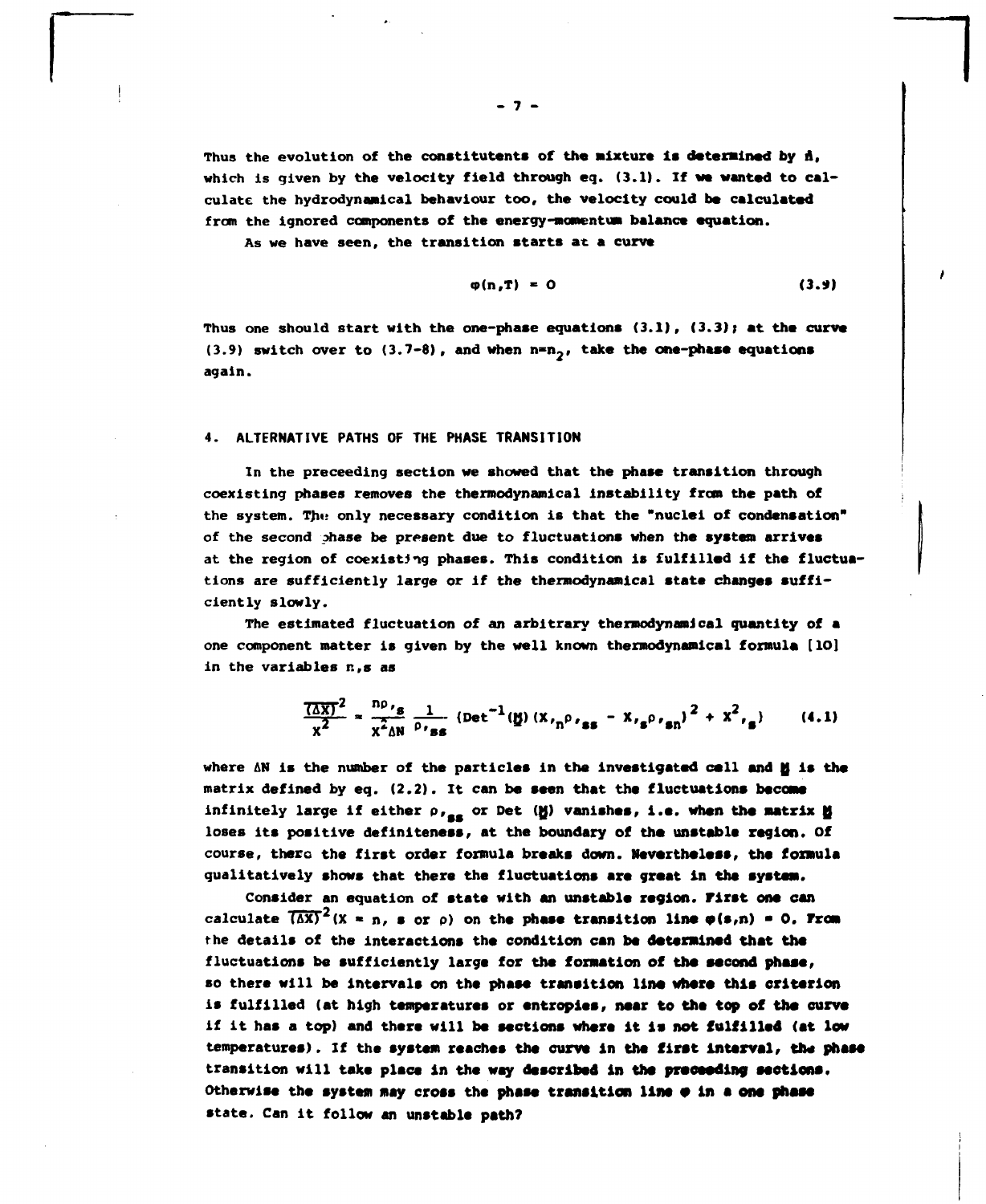In order to achieve a reduction ad absurdum consider the case T=s=0. **Then the fluctuations vanish, and the system can reach an arbitrarily close proximity of the unstable region. L»t us assume that the system just has**  arrived at the boundary of the unstable region, i.e.  $\mu_{r_n} = 0$ . Then eq. (4.1) yield  $\frac{0}{0}$  thus now there may be fluctuations. What is the situation when the system enters the unstable region,  $\mu_{\mathbf{r}_n}$  becomes negative?

**Assume that there are fluctuations in a fixed volume V containing matter of average density n. The simplest fluctuation is the formation of two sub**systems with  $(V_1, n_1)$  and  $(V_2, n_2)$ . **Then** 

$$
E = \rho(n_1)V_1 + \rho(n_2)V_2
$$
  

$$
V_1 + V_2 = V
$$
 (4.2)  

$$
n_1V_1 + n_2V_2 = nV
$$

where  $V_1$ ,  $V_2$ ,  $n_1$  and  $n_2$  may change due to the fluctuations. Expanding E into **Taylor series around n one obtains** 

$$
E = V(c(n) + \frac{1}{8} \mu_{r_n}(n) (1 - \frac{w^2}{v^2}) \delta^2 + o(\delta^3))
$$
  

$$
\delta = n_2 - n_1
$$
 (4.3)  

$$
W = V_2 - V_1
$$

Thus if  $\mu_{\mathbf{r}_n}$  < 0, then the energy in the fixed volume decreases for arbitrary **(small) fluctuations producing inhomogeneities, i.e. the local homogeneity cannot be ensured after** *\\,* **» 0. Unless the hydrodynamical change of n and s is very rap.'.d compared to the local interactions (which is not probable below 500 MeV/nucleon bombarding energy [11]), the unstable region is not realised, there is a spontaneous separation into stable subsystems.** 

**The most probable fluctuation is the one giving minimal energy. Minimizing E/V, the result is that** 

$$
\begin{aligned}\n u_1 &= u_2 \\
p_1 &= p_2\n \end{aligned}\n \tag{4.4}
$$

**that is, we have obtained the conditions for phase coexistence. So the cold matter can reach the boundary of the unstable region, but there it dissociates into two coexisting phase, and thence the phase transition continues regularly.** 

**Mutatis mutandis, the whole argument can be repeated for T > o. The two**  thermodynamical variables governed by the balance equations are p and n. Consider the entropic equation of state  $s = s(\rho,n)$ . Then the fluctuations can **make the entropy increase if the matrix**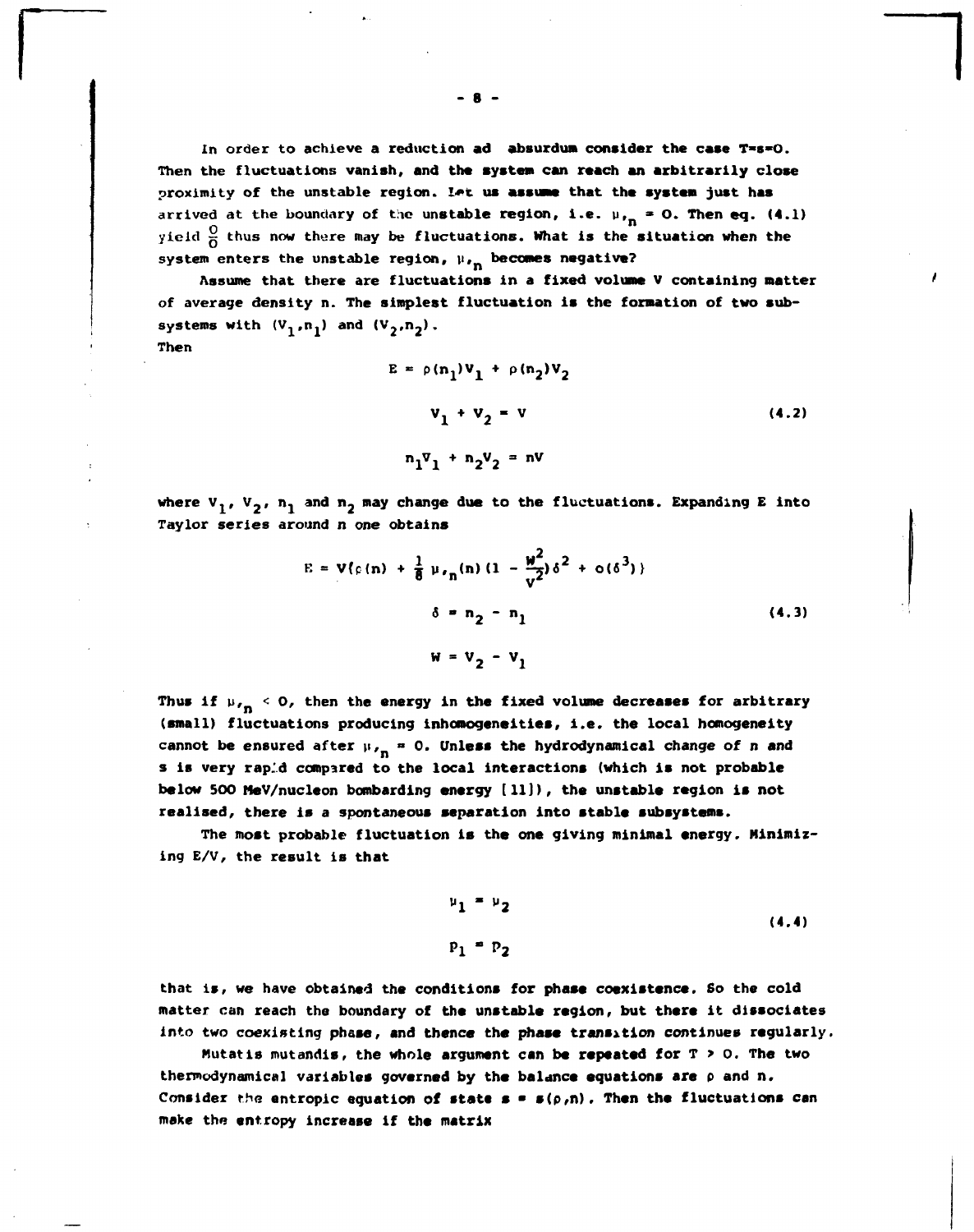$$
M^*_{ik} = \frac{\partial^2 s}{\partial \xi_i \partial \xi_k} ; \quad \xi_i = (\rho, n)
$$
 (4.5)

**is not negative definite. Evaluating this condition, we arrive at the non- -definiteness of M. Thus reaching the unstable region, the local homogeneity breaks down. Then maximizing the entropy:** 

$$
\frac{\partial}{\partial \varphi_{A}} \left\{ s_{1}V_{1} + s_{2}V_{2} + \lambda (\varphi_{1}V_{1} + \varphi_{2}V_{2} - \varphi V) + \lambda^{*} (n_{1}V_{1} + n_{2}V_{2} - \varphi V) + \lambda^{**} (V_{1} + V_{2} - V) \right\} = 0
$$
\n(4.6)

whence we obtain Conds. (2.5), i.e. the system dissociates into coexist**ing phases again. Nevertheless, for T > О this dissociation happens before the instability: eg. (4.1) shows that going to the unstable region the fluctuations go to infinity, thus there will be some point where they are sufficiently larje to produce the second phase.** 

**Although we have seen that a low temperature system reaches the coexist**ing phases only somewhere between the phase transition line  $\varphi(s,n) = 0$  and **the boundary of the unstable region, thence the most probable state already fulfils Conds. (2.5), thus the ordinary phase transition seems to be a modest approximation for the process. At the separation of phases there may be a jump in the evolution, but the form of the variation principle (4.6) shows that there'is not a jump in either n or p.** 

If one assumes that the motion of the system o.. **see phase plane is ve**y **fast compared to the velocities of the structural changes in the matter, then there is a further possibility similar to the classical undercooled fluids: a sudden change carrying the whole matter into the second phase, jumping over the unstable region (see path с on** *Fig. 2).* **In the hydrodynamical flow this transition appears as a sharp front, since the continuity of all parameters cannot be ensured.** 

**The theoretical description of this process is complicated because the**  Rankine-Hugoniot relations and the hydrodynamical equations have to be simul**taneously uned. In Ref. 8, due to the special equation of state, the situation is more fortunate than it could be in general. The unstable region is compressed into one line and no energy and density changes occur. Then, due to the continuity equation, the velocity is continuous too. The pressure has a jump in the front, but its effect to the energy change can be ignored because of the nonrelativistic treatment. These facts together gave the possibility to describe the process in nonrelativistic continuum hydrodynamics without**  using the Rankine-Hugoniot equation. Such a treatment is equivalent with the **assumption that there is no enough time for regular phase transition.** 

**!**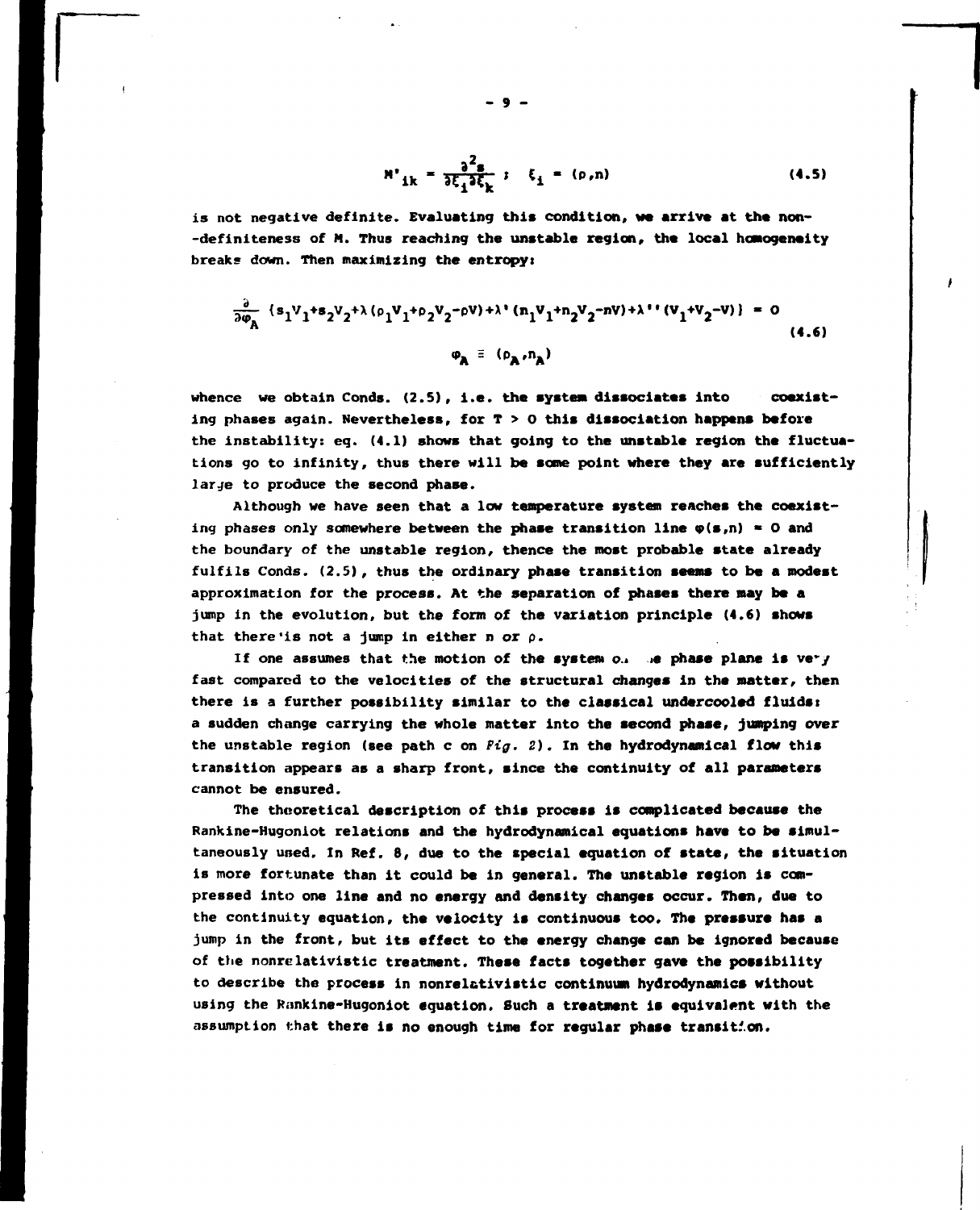

Free energy denetty f and chemical potential y versus the<br>baryon density n at the phase transition. The peth labelled<br>by a (full line) corresponds to the equilibrium phase transi-<br>tion satisfying the Maswell Rule. Small s  $Fig. 2.$ 

 $\frac{1}{4}$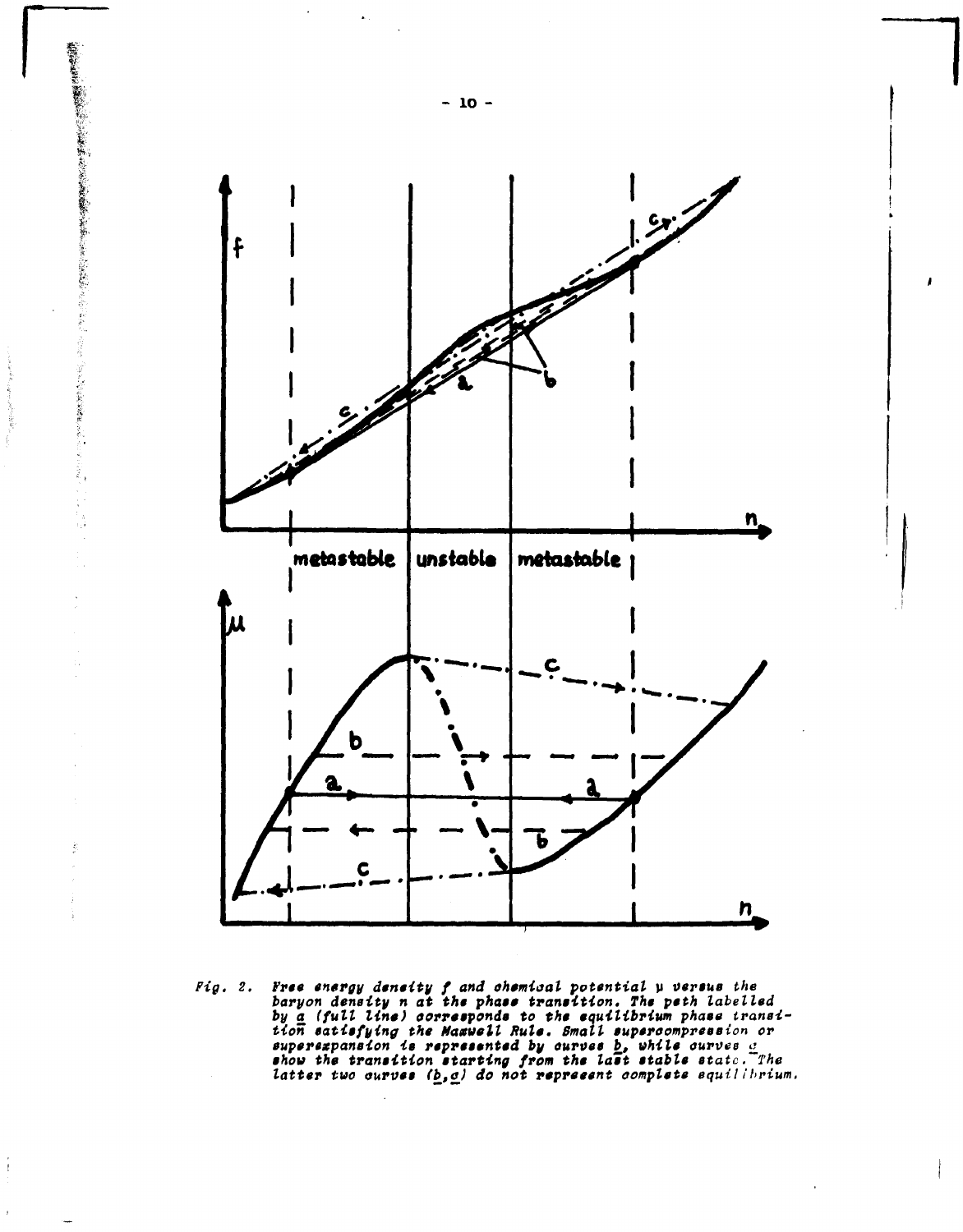#### **5. MICROSCOPIC COLLAPSE OR THE NE6ATIVE PRESSURE**

**Some equations of state contain regions where p < O. (See e.g. Refs. 8, 12.) Danielewicz, who discussed this problem l?.2l, concluded that such a**  state is awkward but not contradictory. In fact such a state may be thermo**dynamically stable in the sense of eq. (2.2). However, in this region the continuum is unstable against droplet formation.If p < 0, the matter collapses in each element (microscopic collapse [15 ]) till reaching a state p > O. If a piece of matter is collapsing faster than its neighbourhood, it becomes a droplet, and since the pressure acts through a surface, becomes decoupled from the matter. Thus the probable final state is a system of drops of positive pressures. This process (and its final state) cannot be calculated by means of continuum equations. If the system reaches the p < О region, we can calculate but cannot expect that the calculated states are realized in the nature.** 

Generally the p < 0 regions are preceeded by thermodynamical instabili**ties. E.g. for van der Waals gases the isotherms of low temperature have such sections but they are removed by the Maxwell Rule. Danielewicz also states that for his equation of state the first part of the p < 0 interval of the isotherms is unstable and there is a phase transition. The case in Ref. 8 is slightly more complicated since the equation of state does not contain any unstable region except a singular line where the derivatives of p do not exist. However, if p(s,n) were smoothed, the state would become unstable in a region. If we assume that the system escapes this instability by phase transition through coexisting phases, it escapes the p < О states too, because in the stable phase before the instability p > 0, and thus in the coexisting second phase the pressure must be positive too.** 

## **6. THE COMPRESSIBILITY OF THE MIXTURE**

**The compressibility of the matter in a real process can be measured by means of the inverse of the ratio p/ft (which is a generalization of the isothermal or adiabatic compessebility), For s single phase one can calculate n and f from eqs. (3.1-2) and then the result for p is** 

$$
\tilde{p} = \frac{n}{\gamma} \left( \left[ \alpha \gamma - \left( \beta + \frac{g}{n} \right)^2 \right] \tilde{n} - \left( \beta + \frac{g}{n} \right) \frac{\Sigma}{T} \right), \tag{6.1}
$$

where  $\alpha$ ,  $\beta$  and  $\gamma$  are defined in (3.8). For two phases  $n_1$ ,  $n_2$  and  $\dot{T}$  can be **obtained from eqs. (3.7-8) and then**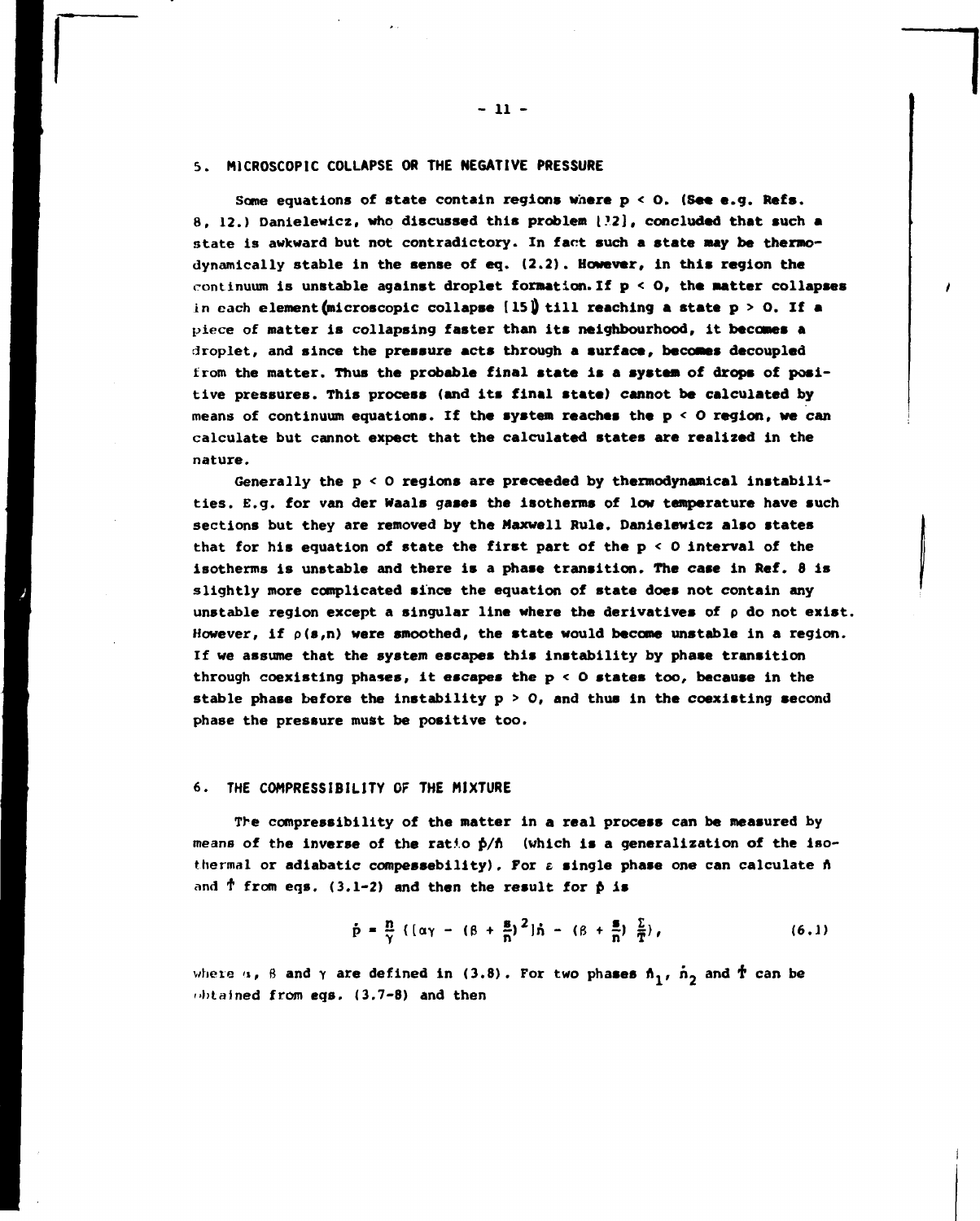$$
\dot{p} = \frac{\frac{1}{n} \frac{(n_2 s_1 - n_1 s_2)^2}{n_2 - n_1} \hat{n} + (n_2 s_1 - n_1 s_2) \frac{\hat{r}}{T}}{\frac{n_2 - n_1}{n_1} (\Delta + \beta_1)^2 + \frac{n - n_1}{\alpha_2} (\Delta + \beta_2)^2 - (n_2 - n)\gamma_1 - (n - n_1)\gamma_2},
$$
\n
$$
\Delta = \frac{s_2 - s_1}{n_2 - n_1}.
$$
\n(6.2)

If the irreversible processes can be neglected, then p is linear in n. so the inverse effective compressibility  $\vec{p}/\vec{n}$  is fully determined by the **momentary local thermodynamical data.** 

**Naturally the compressibility of the mixture depends on the equations of state of both phases, and in order to calculate it first it is necessary to calculate the location of the phase transition on the phase plane. Nevertheless even without detailed calculations one can see the low temperature**  behaviour of the compressibility. Namely, for most cases the free energy starts as  $a(n) + b(n)T^2$ , and then, if  $\Sigma = 0$ , the effective compressibility  $\dot{n}/\dot{p}$  is proportional to  $T^{-2}$  (and it is infinite at  $T = 0$ ). On the other hand, **eq. (6.7, indicates that at high temperatures the matter may show quite substantial resistance against compression in spite of the phase transition.** 

**In order to get á more quantitative estimation for the experimental situation E/A » 2.1 GeV beam energy, let us take the temperature according**  to Ref. 4 (cca. 200 MeV). Then the phase transition starts at  $n_1 \approx 3n_2$  and ends at  $n_2 = 6n_2$  [3], [5], while the chemical potential is cca. 1 GeV. The **entropy of the quark plasma can be calculated from these data. For an estimation one can use a quadratic equation of state** 

$$
f = \frac{K}{18 n_0} (n - n_0)^2 + nW_0 + F(n, T)
$$
 (6.3)

in the nucleon phase, where  $W_0 = -15.96$  MeV and K  $\approx$  200 MeV (16), while F is taken from the  $T^2$  approximation of nonrelativistic Fermi gases [17]. Then, comparing the compressibilities just below and above n<sub>1</sub>, the result is that the first is 300 erg<sup>-1</sup>, while for the mixture the compressibility is the **double of this value. One can see that the mixture is still more compressible, but the difference Is not too great.** 

**Such a result can be expected at this temperature because here the three different characteristic energy parameters, i.e. the temperature T, the Fermi energy, and the parameter К more or less coincide. A similar study of the sensitivity of the compressibility on the cold nuclear equation of state led to the conclusion that at the present accuracy the experimental determination of the compressions1 part of the equation of state 1\* not promising (IS]. There the thermal and compressional pressures were compared to each other and the total pressure was insensitive on the details of the equation of** 

**- 12 -**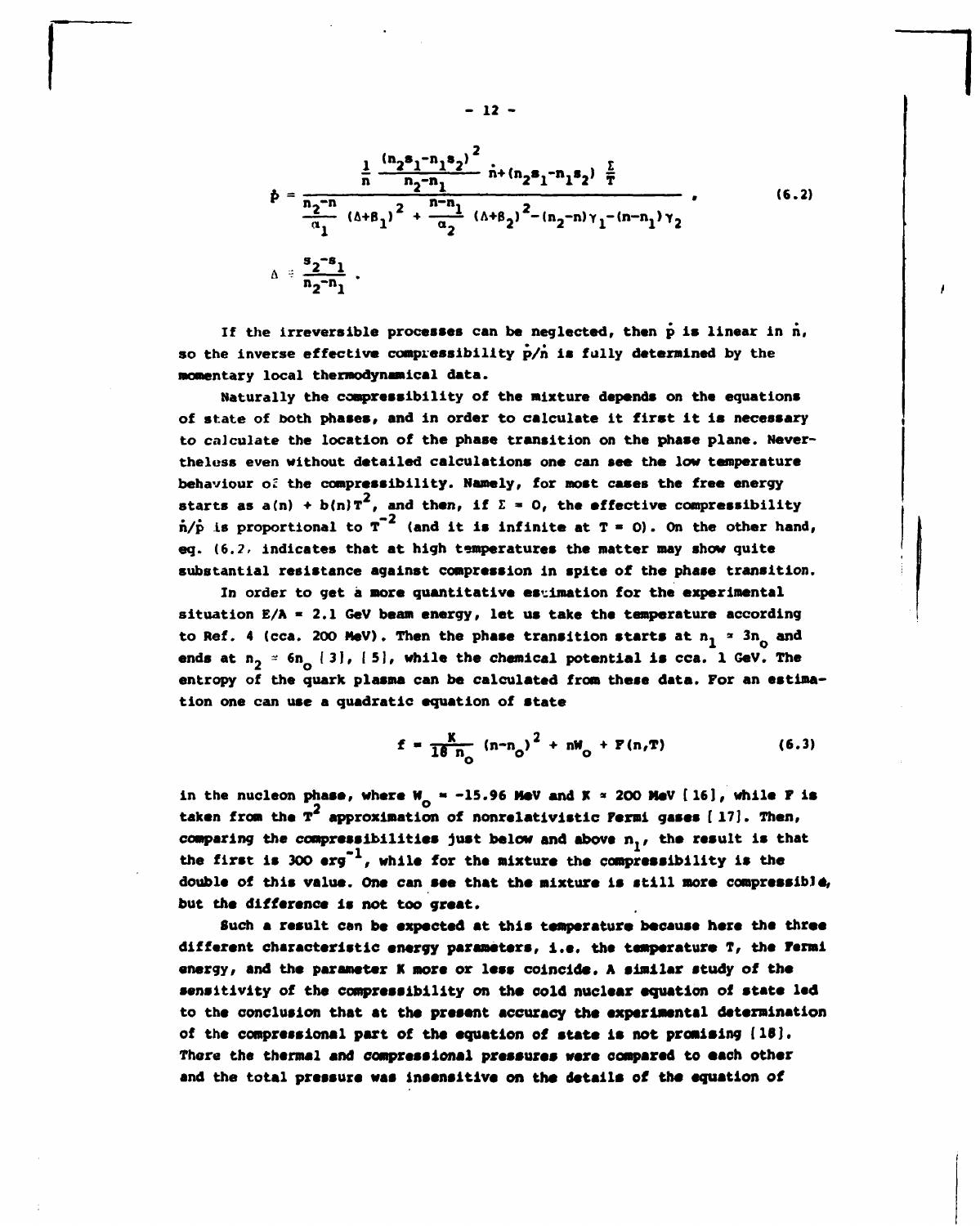**State. Here we see that a (quasi) equilibrium phase transition doss not caus an essential change in the picture, at least at the discussed temperature.** 

### **7. CONCLUSION**

**We have seen that one cannot expect a high compressibility for the two phase mixture at 2.1 GeV/nucleon beam energy, it remains almost the same after the formation of the second phase. But then the one phase calculation of Ref. 4 remains more or less relevant even during the phase transition, thus the maximal density accessible in the collision does not essentially increase. Comparing the calculated maximal density of Ref. 4 to the phase diagram of the n-q system [ 3] one can conclude that the phase transition can just be completed in the very center, at the moment of the maximal compression. But then the plasma stage is limited in both space and time, and thus one cannot expect very definite signals of its existence at this energy.** 

**Also we can conclude that full 3 dimensional dynamical calculations including viscosity, heat conduction and final fragment formation effects [ 19], and theoretical evaluation of more sensitive observables as two and more particle correlations [ 20} with their accurate measurements are necessary in order to gain definite information on the equation of state. This is obviously a formidable task, but the prize is worth the effort.**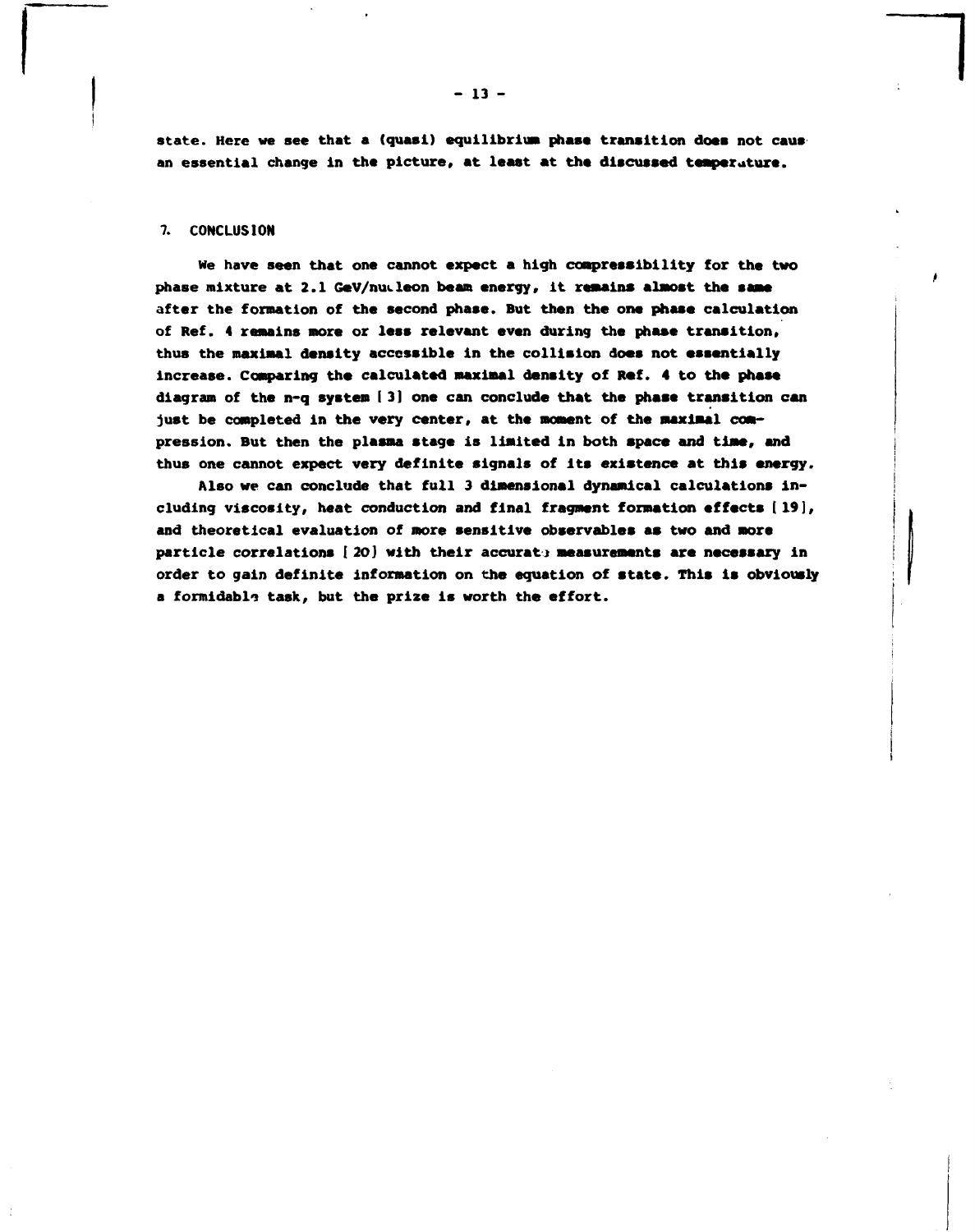## **APPENDIX:**

### **THE IRREVERSIBLE PROCESSES**

**Consider a one-phase fluid with the independent extensive densities л and s. The balance equations yield:** 

$$
T^{\text{ir}}{}_{\text{ir}} = 0 \tag{A.1}
$$

$$
(\mathbf{nu}^{\mathbf{r}})_{\mathbf{r}^{\mathbf{r}}} = 0 \tag{A.2}
$$

The energy-momentum tensor can be written as

$$
T^{ik} = (\rho + p)u^{i}u^{k} + pg^{ik} + q^{i}u^{k} + q^{k}u^{i} + t^{ik}
$$
  
\n
$$
u^{i}u_{r} = -1, q^{i}u_{r} = t^{i}u_{r} = 0
$$
\n(A.3)

where  $\dot{q}$  is the heat flux and  $\tau^{ik}$  stands for the viscous stresses. Both extra terms come from irreversible processes. Three components of (A.1) determine the three independent components of the four-velocity  $u^1$ ; the fourth one and **(A.2) gov-rn the extensive densities:** 

$$
\dot{\rho} + (\rho + p) u^T_{f^T} - q_{(f^*g)} u^T u^S + \tau^{TS} u_{(f^*g)} = 0
$$
 (A.4)

$$
\hbar + r \Lambda^2_{\text{tr}} = 0 \tag{A.5}
$$

**Since p is a function of n and s, its derivative is** 

$$
\hat{\rho} = \rho_{\rho} \hat{\mathbf{a}} + \rho_{\rho} \hat{\mathbf{n}} = \mathbf{T}\hat{\mathbf{a}} + \mu \hat{\mathbf{n}} \tag{A.6}
$$

**and then (A.4) gives** 

$$
T(\dot{s} + su^{T}_{j}r) = -q^{T}_{j}r^{+}q_{(r;s)}u^{K}u^{S}-\tau^{TS}u_{r;s}
$$
 (A.7)

**In the simplest approximation** 

$$
q^{1} = 0
$$
  
\n $\tau^{ik} = -2\eta (u^{(1jk)} + u^{r} u^{(i} u^{k)}) - \eta' (g^{ik} + u^{i} u^{k}) u^{r}$  (A.8)

**and thus** 

$$
T(\hat{s} + s u^{\Sigma}_{j\Gamma}) = \eta (u^{\Sigma j} u_{\Sigma j\Gamma} + u^{\Sigma j} u_{\Sigma j\Gamma} + u^{\Sigma u} u^{\Sigma u} u^{\Sigma u} u_{\Sigma j\Gamma}) + \eta' (u^{\Sigma}_{j\Gamma})^2
$$
\n(A.9)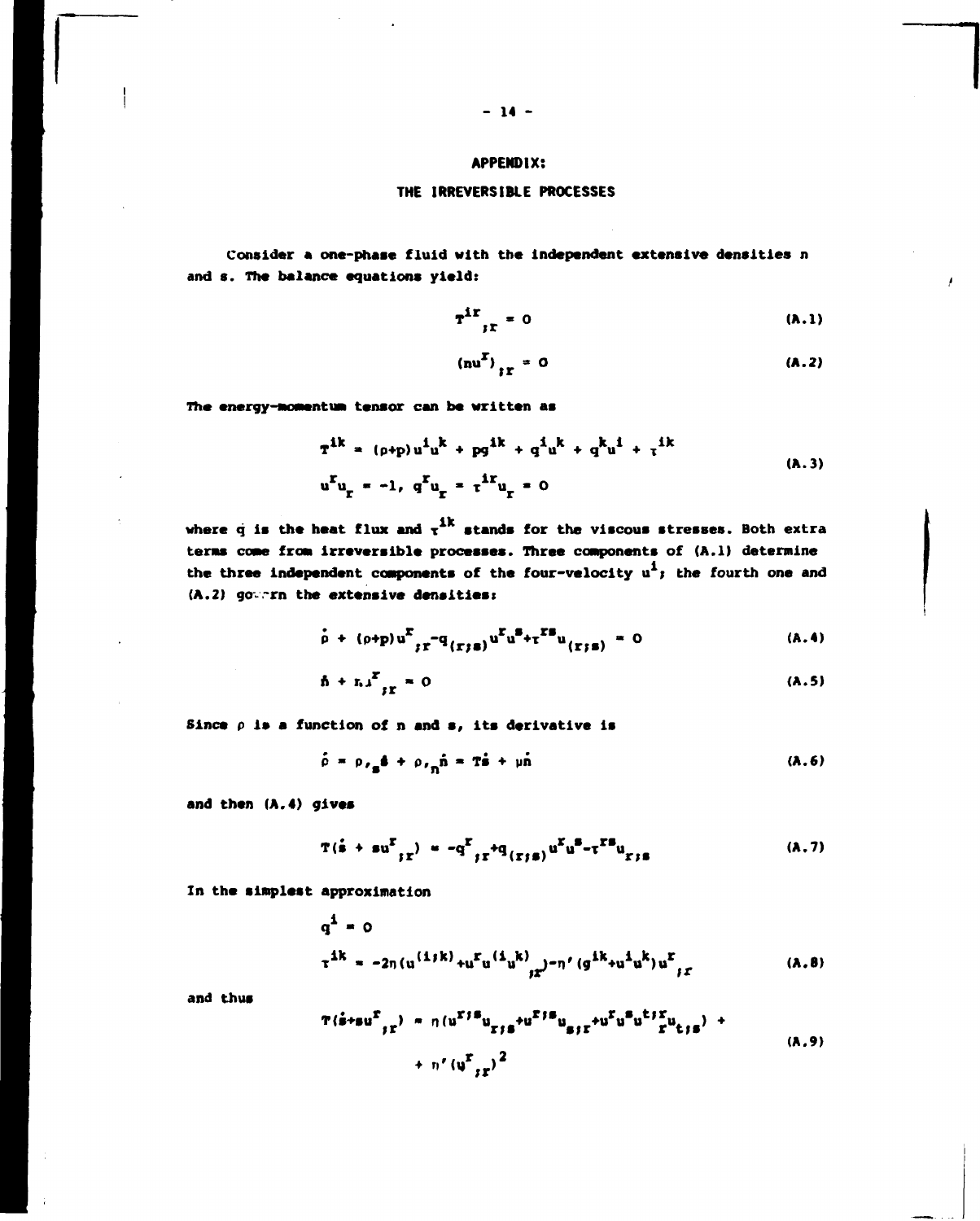Neglecting the shear viscosity or restricting ourselves to one dimensional flow only the last term remains:

$$
T(s + su^{2}_{p}) = \eta' \left(\frac{\dot{\eta}}{n}\right)^{2}
$$
 (A.10)

ŧ

If the heat flux does not vanish, then the entropy flux has the form [10]

$$
s^{\frac{1}{2}} = su^{\frac{1}{2}} + \frac{1}{2} q^{\frac{1}{2}}
$$
 (A.11)

with the source

 $\mathbf{I}$ 

$$
s^{T}_{jT} = -\frac{1}{T} \{q^{T}(T_{j} + u^{2}u_{TjS}) + \tau^{TS}u_{TjS}\}
$$
 (A.12)

Thus the bracketed term has to be negative semidefinite, which is a thermodynamical constraint on the transport laws.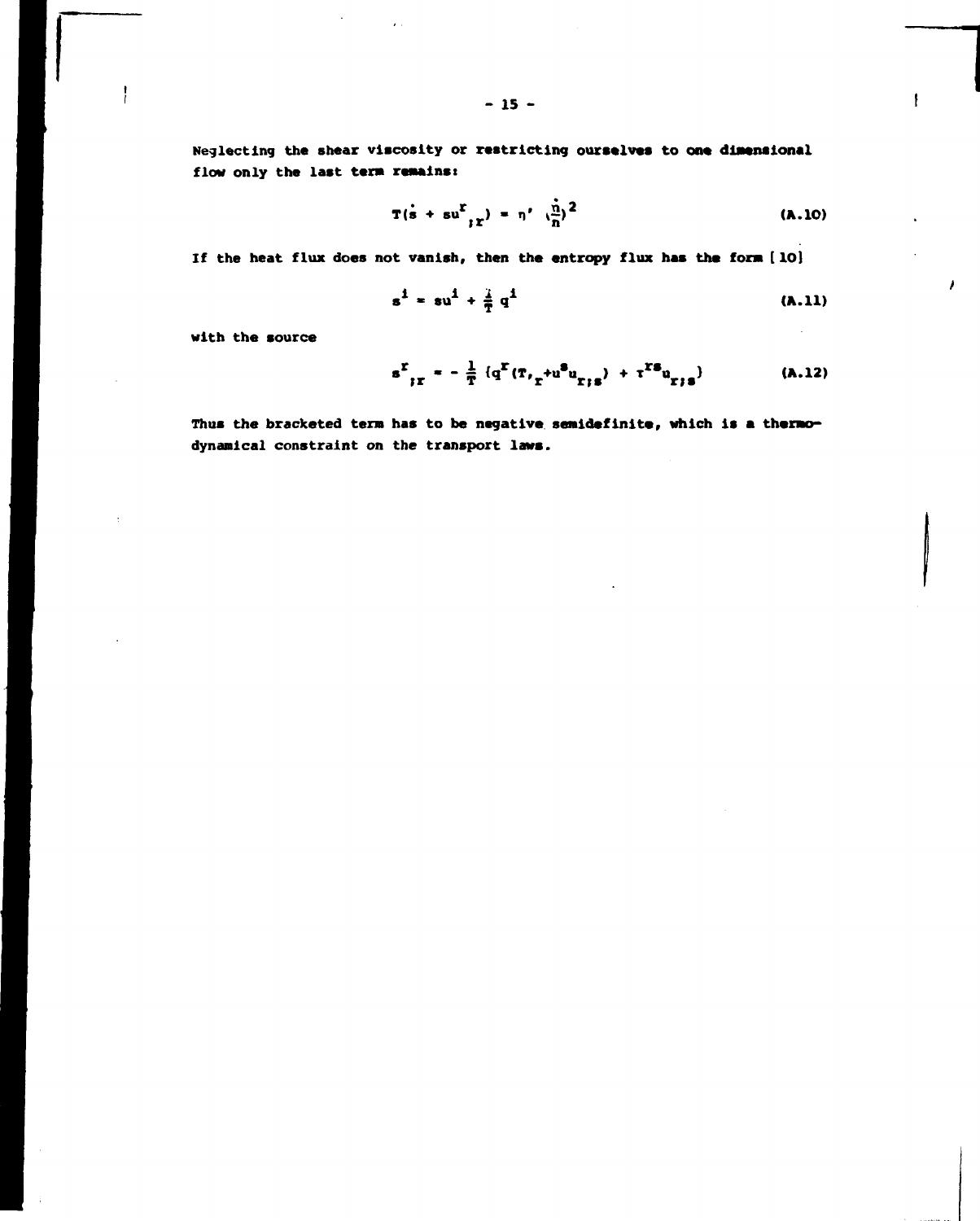**REFERENCES** 

- **ill Gyulassy M.: LBL-15175 Lawrence Berkeley Lab. Report**
- **12] Chin A.S.: Phys. Lett. 78B, 552 (1978)**
- **t3] Kuti J., Lukács В., Polönyi J. and Szlachányi К.: Phys. Lett. 95B, 75 (19BO)**
- **;4] Amden A.A., Goldhaber A.S., Harlow P.H. and Nix J.R.: Phys. Rev. C17, 2O80 (1978)**
- **i 5] Lukács В.: Acta Phys. Pol. B14, 33 (1983)**
- [6] JACEE Collab. in: Proc. Workshop on Very High Energy Cosmic Ray Interac**tions, Univ. Penn., April 1982**
- **.7) Rafelski J. and Müller В.: Phys. Rev. Lett. 48, 1066 (1982)**
- **;8i Stocker H., Naruhn J. and Greiner W.: Phys. Lett. 81B, 303 (1979)**
- **!9! Ruck V., Gyulassy N. and Greiner W.: 2. Phys. A277, 391 (1976)**
- **10] Ehlers J.: Survey of General Relativity Theory, in: Relativity, Astrophysics and Cossology, ed. Israel W., D. Reidel Publ. Co. Dordrecht-Boston, 1973**
- **H i i i h hsden** A.A., Harlow F.H. and Nix J.R.: Phys. Rev. C15, 2059 (1977)
- **112] Danielewicz P.: Nucl. Phys. A314, 465 (1979)**
- **[13] Lukács В.: KFKI-1978-82, Report**
- **.14 1 Csernai L.P. and Bars H.W.: Z. Phys. A296, 173 (1980)**
- **! 15] Harrison B.K., Thorne K.S., Wakano M. and Wheeler J.A.: Gravitation Theory and Gravitational Collapse, Chicago Univ. Press, 1964**
- **116] Stocker H.,Maruhn J. and Greinet W.: Z. Phys. A290, 297 (1979)**
- **I 17] Landau L.D. and Ufehle Е.И.: Statistical Physics, Nauka, Moscow, 1954**
- **118] Stöcker H., Gyulassy M. and Boguta J.: Phys. Lett. 10ЭВ, 269 (1981)**
- **Í19] Stöcker H. et al.t Phys. Rev. Lett. 47, 1807** *i}98l) i* **Xapusta J.I. and Strottnann D.: Phys. Rev. C23, 1282 7T981)**
- **i 20) Csernai L.P. and Greiner W.J Phys. Lett. 99B, 85 (l98l); Csernai L.P. et al.: Phys. Rev. C25, 2482 (1982)**